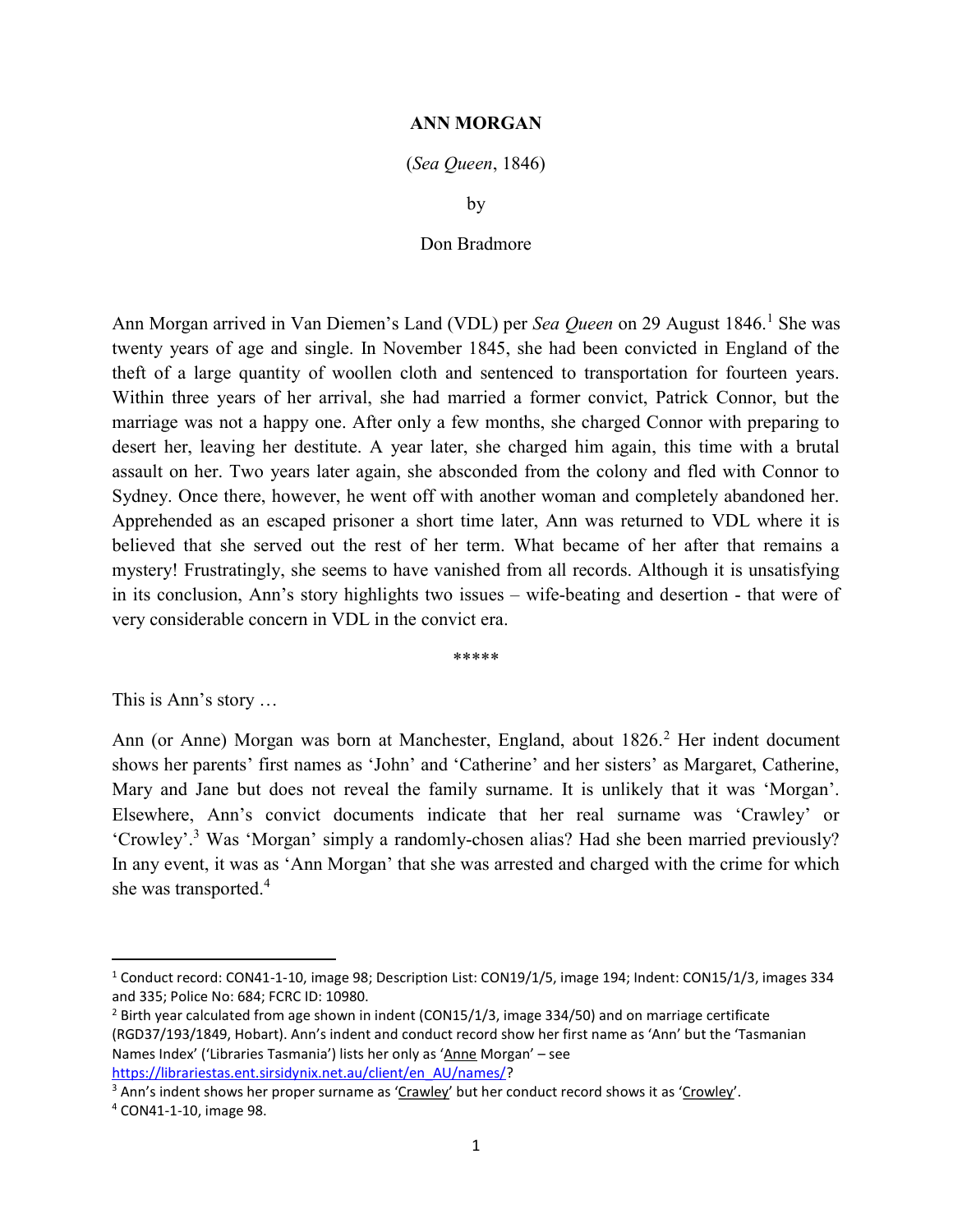On 18 October 1845, the Manchester Times (England) reported that, during the previous week, six people had entered the shop of a Mr. Fleming, a draper and tailor of Stockport, after dark and had stolen forty-seven yards (about forty-two metres) of woollen cloth valued at about twenty pounds. Acting on information received from pawnbrokers to whom the cloth had been sold, the police had quickly rounded up the suspects and charged them with the crime. Named as William Clarke, Elizabeth Clarke, Joshua Whitaker, Grace McNally, Bridget Gilreign and Ann Morgan, all were reportedly well-known to police as 'prostitutes or thieves'. In court on 24 November 1845, the case against the six was easily proven, especially when one of the women - Gilreign – turned on the others and gave evidence against them. Although there had been a short delay in court proceedings when a furious William Clarke and Ann Morgan rushed at Gilgreign to attack her – five of the six were soon found guilty. The two Clarkes, Whitaker and Morgan were each sentenced to fourteen years transportation. McNally received a twelve month prison sentence. Gilreign was acquitted for giving evidence against the others.<sup>5</sup>

After the trial, Ann was held in an English gaol while awaiting a ship to take her to VDL. It was noted in the Prison Register that she had been 'twice tried but acquitted' and 'once summarily convicted' of crimes previously - and that she had had a 'career of crime for many years'.<sup>6</sup>

Eventually, Ann was put aboard *Sea Queen* which, with 170 female prisoners, departed from Woolwich on 12 May 1846 and reached Hobart on 29 August that year.<sup>7</sup> In the medical journal he kept during the voyage, Dr. T. W. Jewell, the ship's surgeon, described Ann's health as 'indifferent'.<sup>8</sup>

Upon arrival, Ann was described as being twenty-nine years old – but that cannot be correct. Other evidence shows her to have been only twenty years of age when she arrived at Hobart.<sup>9</sup> She was five feet and one inch (about 155 cms) tall, of a fresh complexion, with a large head, a small and sharp nose, a wide mouth and a small, round chin. She had auburn hair, red eyebrows and grey eyes. She stated that she could read but not write. She was a Catholic and a housemaid by trade. She admitted to having been 'on the town' – that is, a prostitute - for two years.<sup>10</sup>

After disembarkation, Ann was sent to the Anson, the hulk of a former British naval vessel that had been moored in the Derwent River near Risdon in 1844 to be used to house female convicts in order to alleviate the overcrowding at the Cascades Female Factory. She was to be kept there

 $\overline{a}$ 

<sup>5</sup> Manchester Times, 18 October 1845 via 'Ancestry, U.K.' per FCRC website at www.femaleconvicts.org. Stockport is eight miles (about nine kms) south of central Manchester. In court on 18 November 1845, Ann and Whitaker were also found guilty of stealing a man's waistcoat and trousers from the shop. Their sentences reflected their guilt on both counts.

<sup>&</sup>lt;sup>6</sup> 'ancestry.uk' and 'findmypast.uk' per FCRC contributor T. Creaney – see 'Pre-Transportation Notes' on FCRC website at www.femaleconvicts.org.

<sup>7</sup>http://members.iinet.au/~perthdps/convicts/shipsTAS.html

<sup>&</sup>lt;sup>8</sup> See Jewell's medical journal at www.femaleconvicts.org

<sup>&</sup>lt;sup>9</sup> Ann's conduct record (CON41-1-10, image 98) shows her age as twenty-nine but her indent and marriage certificate (RGD37/193/1849) confirm it as twenty.

 $10$  Description List: CON19/1/5, image 194; Indent: CON15/1/3, images 334 and 335.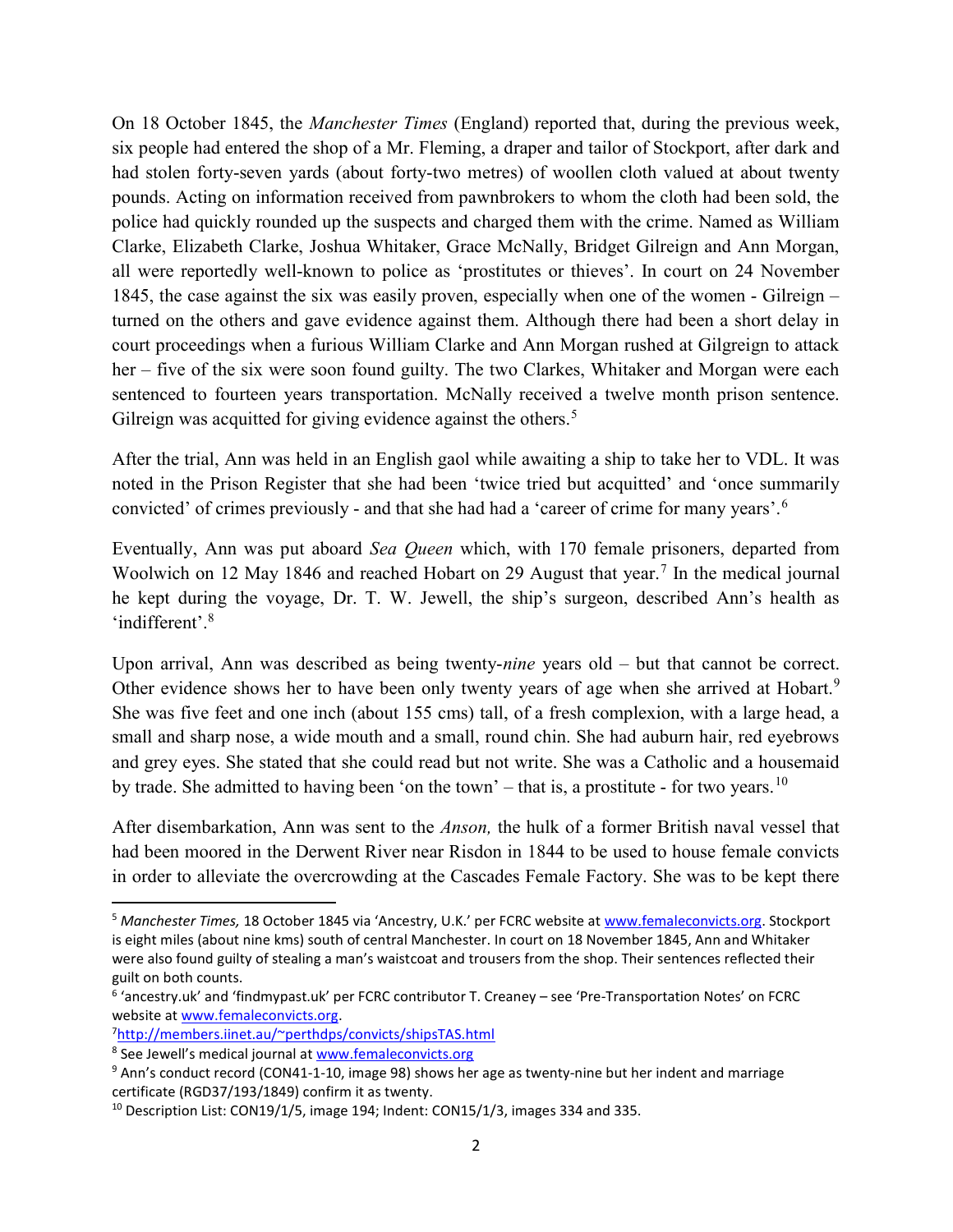for a probation period of six months before becoming eligible to be hired into service by settlers.<sup>11</sup>

Soon after completion of her probation in March 1847, Ann was assigned as a servant to a Mr. Peel of Hobart. There, on 31 July that year, she was charged with being absent from her duty and ordered to spend eight days in solitary confinement at the Cascades Female Factory. On 27 June of the following year, still in the employ of Peel, she was charged again with being absent without leave. This time her punishment was more severe; she was sent to the Cascades to serve six months with hard labour.

Soon after Ann's release, a former convict, Patrick Connor, applied for permission to marry her. The application was approved on 24 April 1849 and they were married at St Georges Church of England, Battery Point, Hobart, on 14 May. The marriage register shows Connor as a 'distiller' by trade. Ann is described as a 'spinster'. Both were twenty-one years old.<sup>12</sup>

Connor had been in the colony for only three years. At the age of sixteen, he had been convicted at the Lancaster Manchester Borough Quarter Sessions of December 1844 of the theft from a local warehouse of three coats and sentenced to transportation for seven years. Upon arrival at Hobart per the convict vessel *Palmyra* on 23 August 1846, he had told the authorities that he was single and a native of the town of Drogheda, County Louth, Ireland. He was a Catholic and a tailor by trade. He stated that, prior to his transportation, he had served eight gaol terms for pickpocketing and for stealing.<sup>13</sup>

In VDL, however, Connor's behavior had been faultless. As a prisoner, he was never charged with an offence. Within three months of his arrival, he was granted a ticket of leave. On 3 July 1849, only six weeks after his marriage to Ann, his conditional pardon was approved.<sup>14</sup>

Unfortunately, the marriage was not a happy one. Ann seems never to have adopted 'Connor' as her surname. There were no children of the marriage.

On 26 September 1849, Ann was charged with being 'out after hours' - a euphemism, perhaps, for her behaving in an unladylike manner in a public-house or on the streets. Her behaviour was possibly indicative of the unhappy state of things in the marital home. She was sent once more to the Female Factory, this time to serve a month with hard labour.<sup>15</sup>

The month spent at the Female Factory did nothing to improve Ann's relations with her husband. No sooner had she been released than she was back in court, charging Patrick with preparing to desert her and intending to leave her penniless.

<sup>&</sup>lt;sup>11</sup>Conduct record: CON41-1-10, image 98; https://www.femaleconvicts.org.au/convict-institutions/probationstations/anson;

<sup>&</sup>lt;sup>12</sup> Permission to marry: CON52/1/3, page 70; marriage: RGD37/193/1849, Hobart.

<sup>13</sup> Connor: conduct record: CON33-1-8, image 62.

<sup>14</sup> CON33-1-8, image 62.

<sup>15</sup> Conduct record: CON41-1-10, image 98.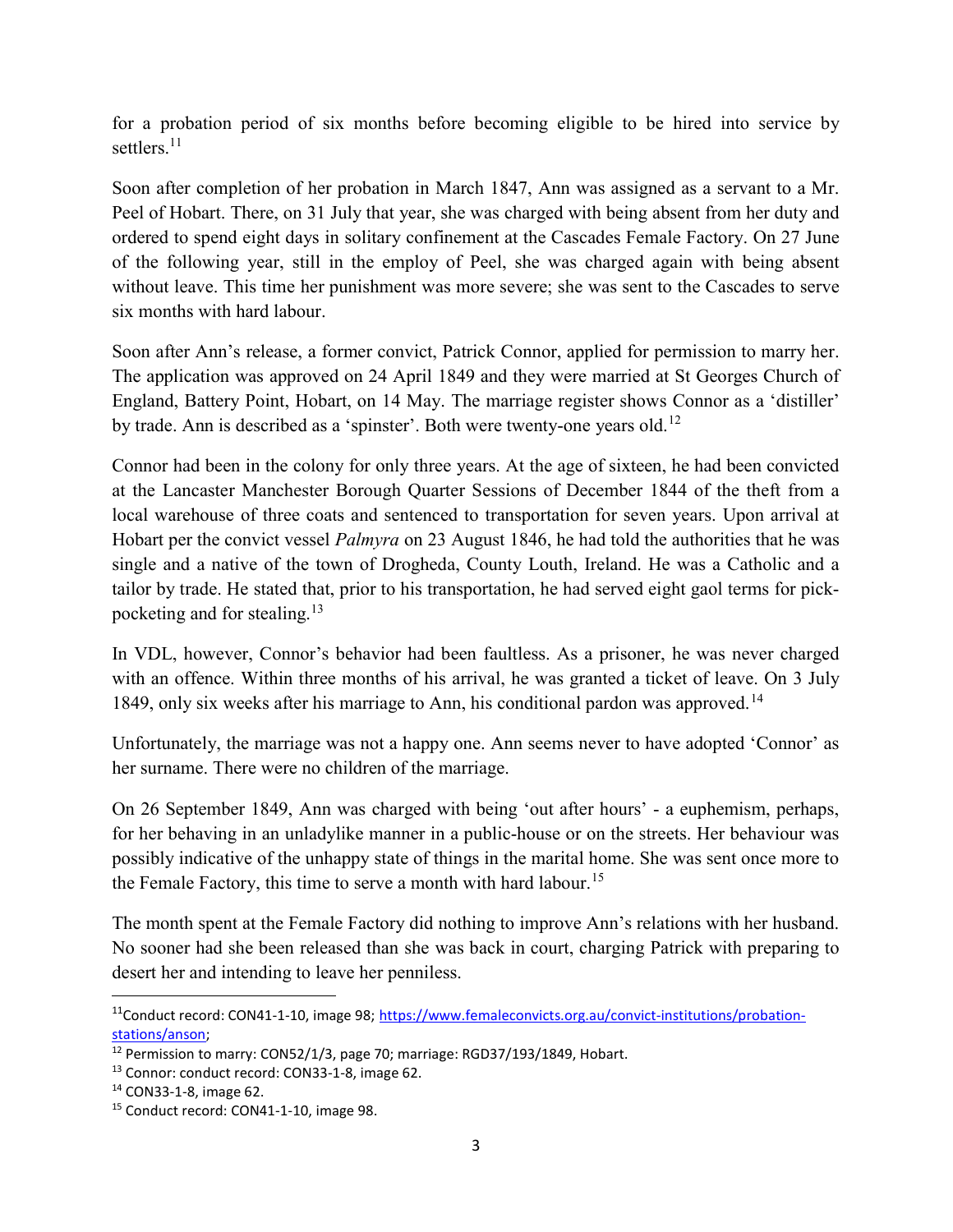In court on 20 October 1849, Ann told magistrates Wilmot and Forster that Connor had booked passage on the schooner Agnes and Elizabeth which was about to depart Hobart bound for the neighbouring colony of Victoria. She argued that his desertion of her was contrary to an Act of Council in the colony which forbade a man who was married to a ticket-of-leave woman to desert her, thus leaving her dependent for her upkeep on the Government's coffers. She said that she had reminded her husband of this but he had told her he was going anyway. To confirm his intention, he had sold up all his goods and effects. In his defence, Connor, who had been arrested as the vessel was about to depart, denied that he was deserting his wife. He claimed that, as he was unable to find work in VDL, he was going to Geelong in Victoria where he knew work was available. He said that he had told Ann of this plan and had promised to send her an allowance of a pound a month during his absence. After hearing both sides of the argument, the magistrates decided that the evidence of the complainant – Ann – had been 'contradictory' and that she had failed to support the charge she had brought against her husband. In dismissing the case, however, Mr. Wilmot cautioned Connor that it was his obligation to maintain his wife who, as a pass-holder, was not like a free woman – and that it was unlawful to desert her. Ann was discharged from the court to her husband.<sup>16</sup>

It is impossible to think that Ann would have been pleased with this decision - and she was not alone in that! Referring specifically to this case in the days which followed, the Colonial Times made its feelings on the matter very clear in an editorial:

Married Female Prisoners are not infrequently deserted by their husbands, who, being originally free or conditionally pardoned, leave the island, and their wives are left chargeable to the colony, no provision being made for their maintenance. [In this case], the husband, Patrick Connor ... was stopped by a magistrate's warrant as he was about to leave the colony for Geelong by a vessel in port. He was brought up at the Police Office on Thursday, but owing to the incomplete testimony of his wife, was discharged, and they went home together. He had made known his intention to leave the colony. In such cases bail should be authorized to be exacted.<sup>17</sup>

A few years earlier, The Britannia and Trades Advocate had spoken out forcefully against the gross inequity of the situation in which former convict men could desert their prisoner wives with impunity:

Every thinking man must feel the deep disgrace attached to the gross neglect evinced by the several Governments of the world in their treatment of women … We earnestly solicit the local Government to immediately look to the manner in which convict women are married to men likely to leave the colony without the

<sup>&</sup>lt;sup>16</sup> Hobarton Guardian, or, True Friend of Tasmania (Hobart) 22 December 1849, p.3.

<sup>&</sup>lt;sup>17</sup> The Courier (Hobart), 22 December 1849, p.2.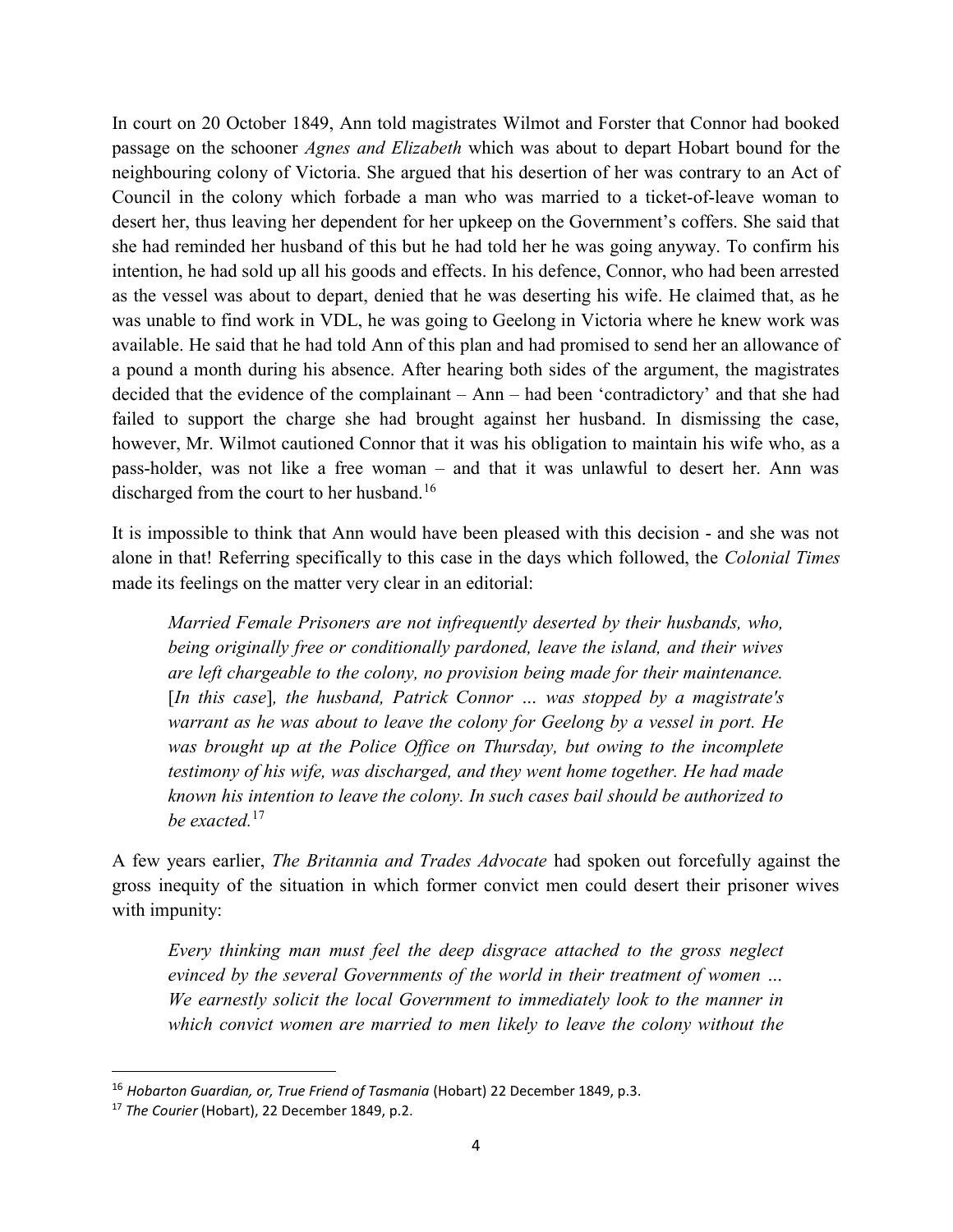least regard to their unfortunate wives, and destitute children. No prisoner woman ought to be married unless she is as free conditionally to leave the colony as her husband ... At present, no sooner is the man free, than he can dissolve his connection by leaving Van Diemen's Land. His wife is thus, in many instances, thrown upon the world destitute, and perhaps forced again into those sources of misery and crime from which she might have been permanently reclaimed had she been fairly dealt with by her brutal husband  $\ldots$ <sup>18</sup>

There is no doubt that Ann was unhappy in her marriage. In January 1850, just three months after her desertion complaint against her husband had been dismissed, she is believed to have absconded from the marital home in Argyle Street, Hobart. While the details of this incident are vague, it seems that when she was apprehended, she was once again required to return to her husband.<sup>19</sup>

This must have been a most difficult time for Ann. A few months later, the *Hobarton Guardian*, or, True Friend of Tasmania of 30 October 1850 carried a report which confirmed the unhappy state of the marriage:

Ann Morgan, otherwise Connor, laid a complaint against her husband for brutally assaulting her. The poor woman's head and face bore undeniable marks of cruel treatment, and the bench directed that she should be sent to the Factory for protection, until Tuesday next, when the case will be heard.<sup>20</sup>

Whether Connor ever appeared in court to answer Ann's charge of assault is unknown. No later report of the case has been located. However, what is known with certainty is that when Ann left the Female Factory after her husband's brutal assault upon her she went straight back to him!

But why? In doing so, Ann really had no choice! For her, it would have been a matter of economic necessity. How else was she to support herself? Most nineteenth and early twentieth century married women were utterly dependent on their husbands for their maintenance. They did not manage their own finances. They did not have the right to vote, sue, or own property. They could not obtain credit or conduct a business in their own names. They were not able to

<sup>&</sup>lt;sup>18</sup> The Britannia and Trades' Advocate (Hobart), 9 September 1847, p.2.

<sup>&</sup>lt;sup>19</sup> A brief note - 'absconded 5/2/50' – appears on Ann's conduct record but there are no other details of Ann's absconding at this time or of any subsequent punishment. The 'Founders and Survivors' project references the Hobart Town Gazette, 31 May 1850 - see https://digitalpanopticon.org/VDL Founders and Survivors Convicts 1802-1853; see also FCRC website at www.femaleconvicts.org.)

<sup>&</sup>lt;sup>20</sup> Hobarton Guardian, or, True Friend of Tasmania, 30 October 1850, p.2.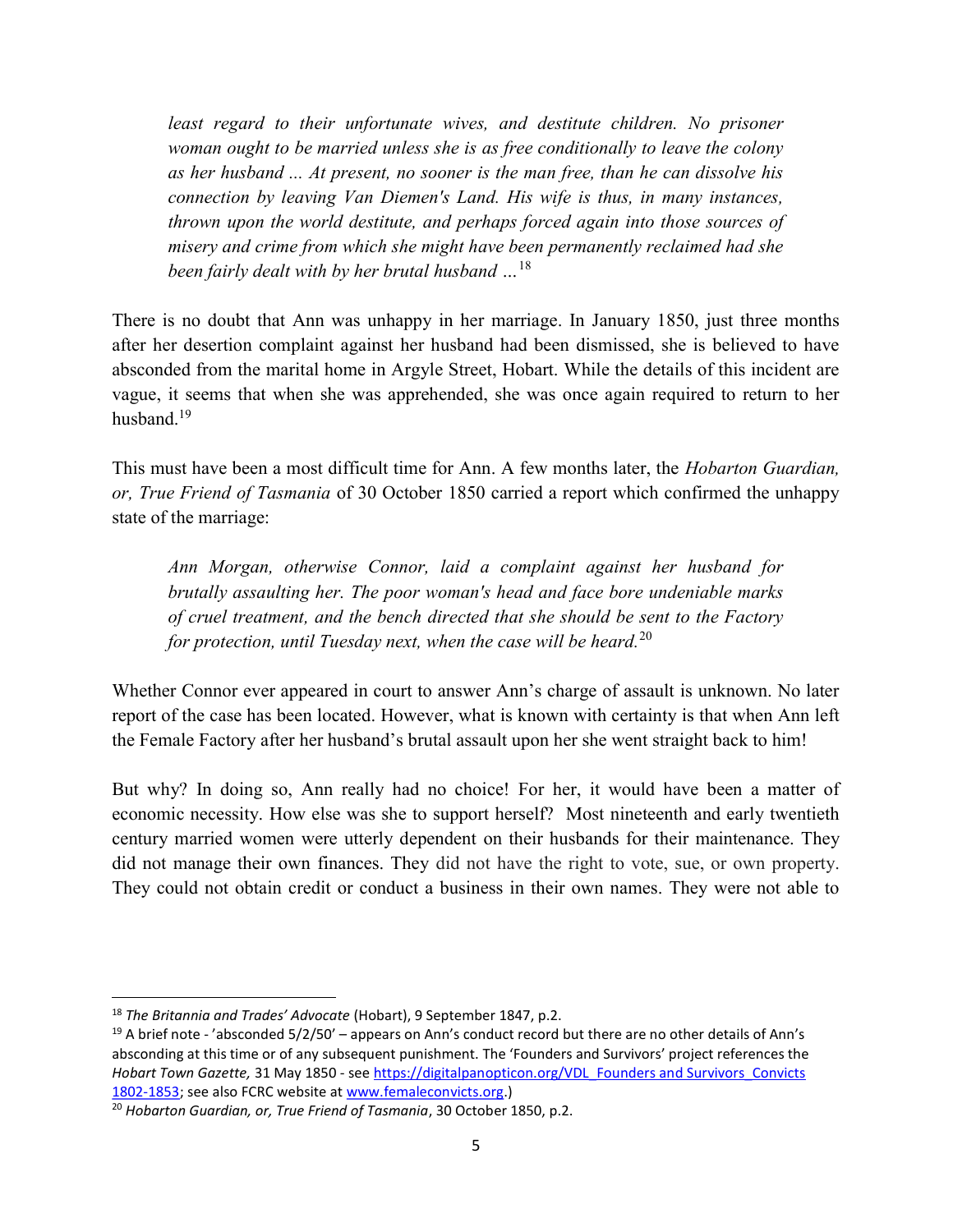sign contracts.<sup>21</sup> The condition of *convict* women, with restrictions about where they could live, work and travel, was more unenviable than that of free women, of course.

Of course, Ann was not the first wife in the colony to be badly beaten by her husband. In fact, vicious wife-beating was rife at the time. It was a time when most men in VDL – as in many other parts of the world - thought of their wives and children as chattels with whom they could do as they wished, free from the interference of others or by the law. And, if the husband were taken to court, he was often treated leniently.

For instance, in 1841, a man named James McGoughan appeared to answer the complaint of his wife with assaulting her. McGoughan told the magistrate that his 'good lady had been very obstreperous' and that he had been obliged to administer a little necessary 'correction'. The magistrate, 'seeing the matter in its true light', dismissed the charge.<sup>22</sup> In September 1842, William King was charged by his wife with a most brutal assault. When he returned home one night, drunk as usual, he was enraged to find her asleep. Seizing her by the hair, he flung her from the bed and threw her, naked, from the house. A newspaper report of King's behavior referred to it as 'conduct which for unprovoked brutality has rarely been equalled and certainly never surpassed'. However, after expressing their 'utter abhorrence at such unmanly and disgraceful conduct', the magistrates sentenced 'the inhuman brute' to pay a penalty of forty shillings and costs and to find sureties to be of good behavior towards his wife for six months.<sup>23</sup> In November 1846, Whitby, a farmer, who was known to have beaten his wife viciously for trivial reasons on many occasions, was charged with knocking her down, kicking her, jumping on her repeatedly and almost causing her death. The court was told that the poor woman had rarely escaped a day without a severe beating. In court, Whitby did not deny the assault. After being ordered to find sureties for his good behaviour for six months, he was free to go.<sup>24</sup>

In commenting on 'the condition of women' in 1856, the Tasmanian Daily News acknowledged that there had been some improvement in recent times in the way colonial courts had dealt with husbands who bashed their wives. It claimed that a number of men had been 'astonished' recently when they had been sent to gaol for it. But, the paper argued, tougher sentences for bullying husbands were not the answer:

We are loathe to say anything against a movement which is at least in the right direction insofar as it recognizes the right of women to a legal protection of which they have hitherto enjoyed but little, but we fear that in this instance the good accomplished is by no means unmixed with evil – as the wife, in being protected

22 Colonial Times (Hobart), 20 July 1841, p.3.

 $\overline{a}$ 

<sup>&</sup>lt;sup>21</sup> https://www.library.hbs.edu/hc/wes/collections/women\_finance\_investment/; https://en.wikipedia.org/wiki/Women\_in\_the\_Victorian\_era#Working-class\_domestic\_life

<sup>23</sup> Launceston Examiner, 24 September 1842, p. 2.

<sup>24</sup> The Cornwall Chronicle (Launceston), 28 November 1846, p. 919.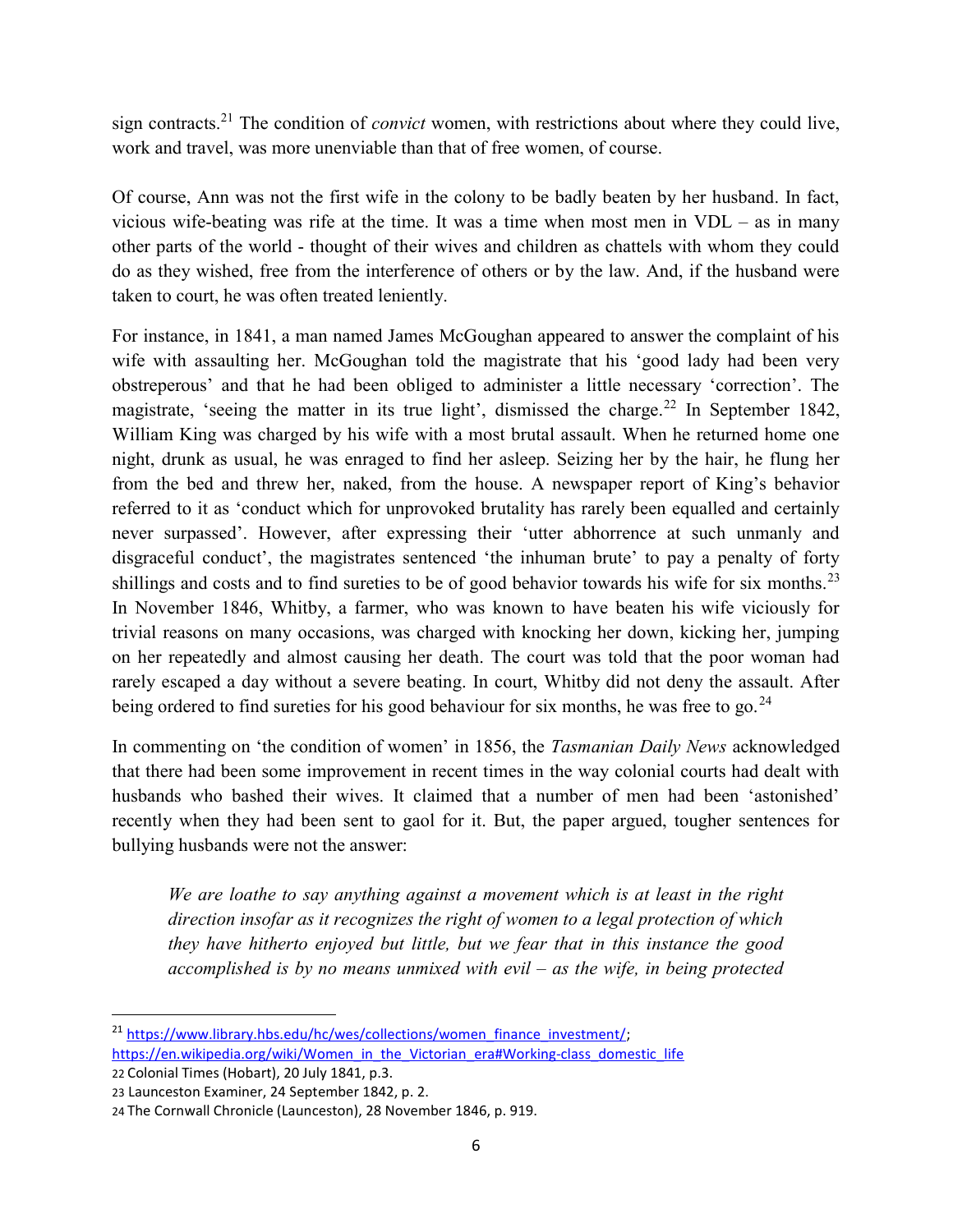against brutality, is often left subject to destitution … She receives no permanent relief and soon falls again into the power of her tyrant.<sup>25</sup>

Ann had certainly put herself again into the power of her tyrant husband when she had returned to the marital home after the beating her husband had given her in October 1850. However, no more was heard of the couple for another two and a half years.

Then, on 30 May 1853, there was an explanation for the tranquility that had descended on the Connor home when the following report appeared in The Tasmanian Colonist:

Another absconder, a female, named Ann Morgan, was sentenced to 18 months' hard labour for absconding from the colony in April 1852, and remaining at large until apprehended in Sydney in April last. In her defence, the prisoner stated that she was compelled by her husband to go with him to Port Phillip [Melbourne], whence they went to Sydney, taking with them money enough to take a publichouse, which they kept for some time, until her husband took up with another woman, and turned her away, telling her the Government might keep her.<sup>26</sup>

How did Patrick and Ann manage to get to Sydney? A report of their departure from VDL and the twelve months they spent in Sydney has not been located. All that is known is that they arrived there in April 1852, that Ann was arrested in Sydney in April 1853, and that she was returned to VDL on the brig *Emma* a week or two later. Back at Hobart, she was proved to be an absconder and sentenced by the police magistrate to eighteen months imprisonment at the Cascades with hard labor.<sup>27</sup>

But had Ann really been 'compelled' by her husband to accompany him to Sydney? How had he been able to do that? Was it by threatening her with further physical violence? Would the financial necessity to stay with her husband have been sufficiently compelling for Ann to risk leaving the colony while still under sentence? Had she, in fact, been only too happy to get away from VDL and her convict condition? The police magistrate who ordered her to gaol for absconding was apparently not swayed by her claim that she had been 'compelled' by her husband to abscond.

How long had the pair stayed together in Sydney? How had Ann managed to support herself after Patrick had abandoned her? Who was the other woman? Did Patrick ever return to VDL? Many unanswered questions remain.

 $\overline{a}$ 

<sup>25</sup> Tasmanian Daily News, 11 February 1856, p.2.

<sup>&</sup>lt;sup>26</sup> The Tasmanian Colonist (Hobart), 30 May 1853, p. 2.

<sup>&</sup>lt;sup>27</sup> CON41-1-10, image 98; Colonial Times (Hobart), 31 May 1853, p.3; Launceston Examiner, 2 June 1853, p.4; The Tasmanian Colonist (Hobart), 30 May 1853, p. 2.